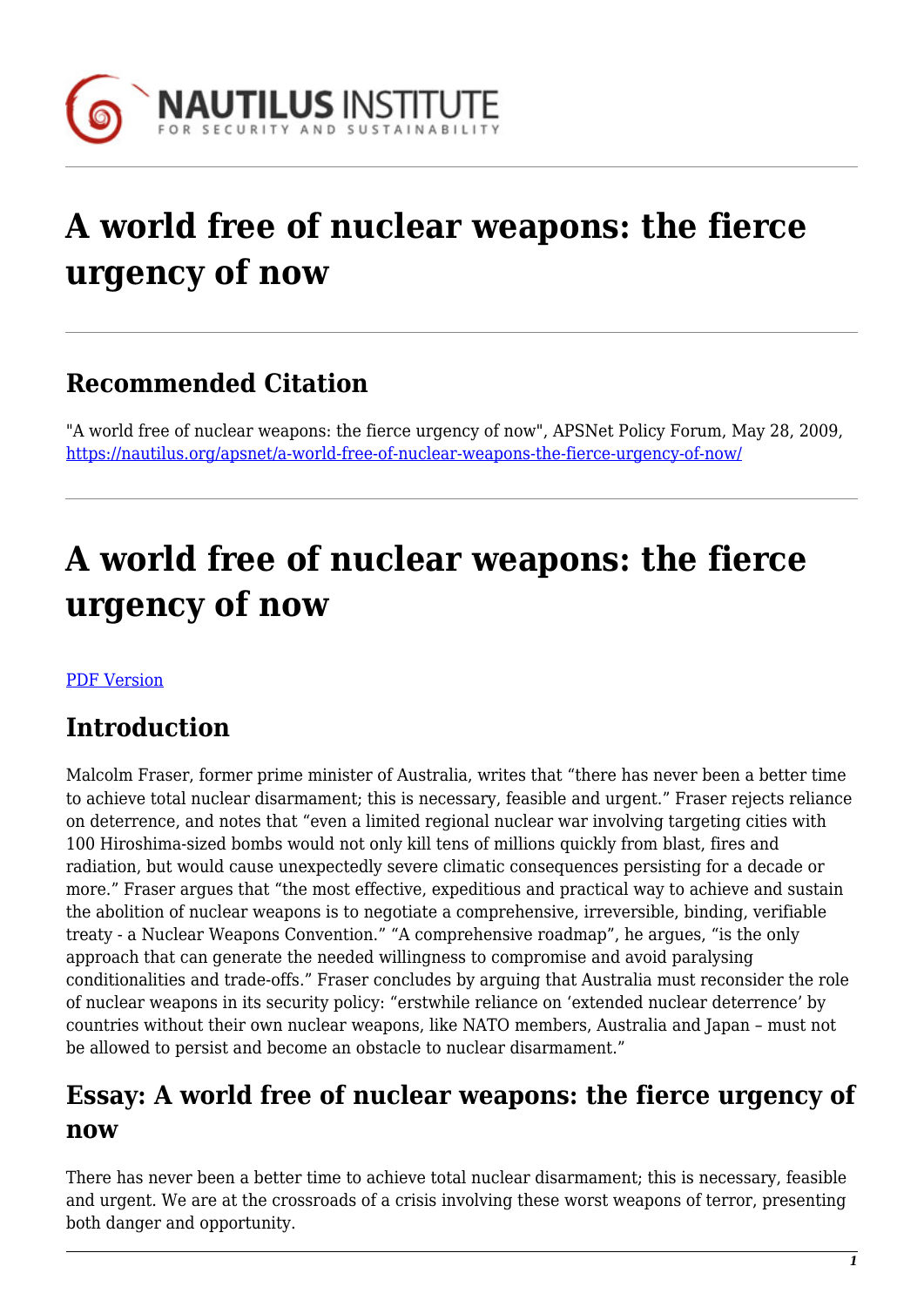On the one hand, disarmament has been stalled and a major nuclear arms control Treaty, the Anti-Ballistic Missile Treaty, has been abandoned. The Conference on Disarmament in Geneva has been paralysed for 13 years since it negotiated the Comprehensive Nuclear Test Ban Treaty in 1996, which is yet to enter into force. All the nuclear weapons states continue to develop new nuclear weapons and missiles, have threatened to use them against non-nuclear attack and even preemptively, and lowered the threshold for their use. Nuclear tests continue. Military budgets, currently at an obscene US\$1.3 trillion plus per year, continue to grow. Nuclear weapon numbers have declined from close to 70,000 to 25,000, but so bloated are these arsenals that the danger to the security and survival of all of us and the ecosystems on which we depend remains undiminished. The risk of use of nuclear weapons has not gone away since the end of the Cold War; rather, it has grown.

We are at an alarming tipping point on proliferation of nuclear weapons, with increasingly widespread access to nuclear expertise, technology and materials. Smuggling of fissile materials has been extensive and for years the AQ Khan black market network, active in over 30 countries, peddled centrifuges for enriching uranium and Chinese nuclear weapons designs. More countries have nuclear weapons; more than 40 could produce nuclear weapons within a matter of months if they so chose, by either enriching uranium further from reactor to weapons grade, or extracting plutonium from the fuel used in a nuclear reactor. International terrorists actively seek nuclear weapons.

The rule of law we need strengthened to address the complex global problems which increasingly interconnect us all has instead been weakened by a drift towards a nuclear law of the jungle. The disastrous invasion and occupation of Iraq, and its continuing humanitarian disaster, was justified as a pre-emptive war of non-proliferation. Concern about construction of a possible covert nuclear facility in Syria should have lead to an immediate and thorough IAEA investigation, not unilateral and hazardous bombing, with involvement of the IAEA only 5 months later.

On the other hand, we have perhaps the best opportunity ever to abolish nuclear weapons. The current crises in disarmament, non-proliferation, the rule of law and risks of use nuclear weapons have spawned widespread realization that nuclear business as usual is in fact an inexorable slide towards nuclear anarchy and disaster; and that the mere possession of nuclear weapons undermines the security of all. For the first time, a US President has been elected with a commitment to nuclear weapons abolition, and President Obama has outlined a substantive program to deliver on this, and is demonstrating that he is serious. He will face significant opposition from those who profit from and have accessed huge budgets and built careers constructing the vast Doomsday machine, and who fail to understand that unless nuclear weapons are ultimately abolished the likelihood of their use, with massive destruction to the world, will grow year by year. President Obama needs and deserves all the support and encouragement in the world.

We do not know how long this opportunity will last. Unlike the last one, at the end of the Cold War, it must not be squandered, and a process for getting to zero, even if in thirty years' time, should be locked in place. It is time that the nuclear powers took seriously Article VI of the Non Proliferation Treaty, which commits them to making moves towards nuclear disarmament. So far that clause has been ignored. An increasingly resource and climate-stressed world is an ever more dangerous place for nuclear weapons. We simply must not fail.

Like preventing rampant climate change, abolishing nuclear weapons is a paramount challenge for people and leaders the world over; a precondition for survival, sustainability and health for our planet and future generations. Both in the scale of the indiscriminate devastation they cause, and in their uniquely persistent, spreading, genetically damaging radioactive fallout, nuclear weapons are unlike any other 'weapons'. They cannot be used for any legitimate military purpose. Any use, or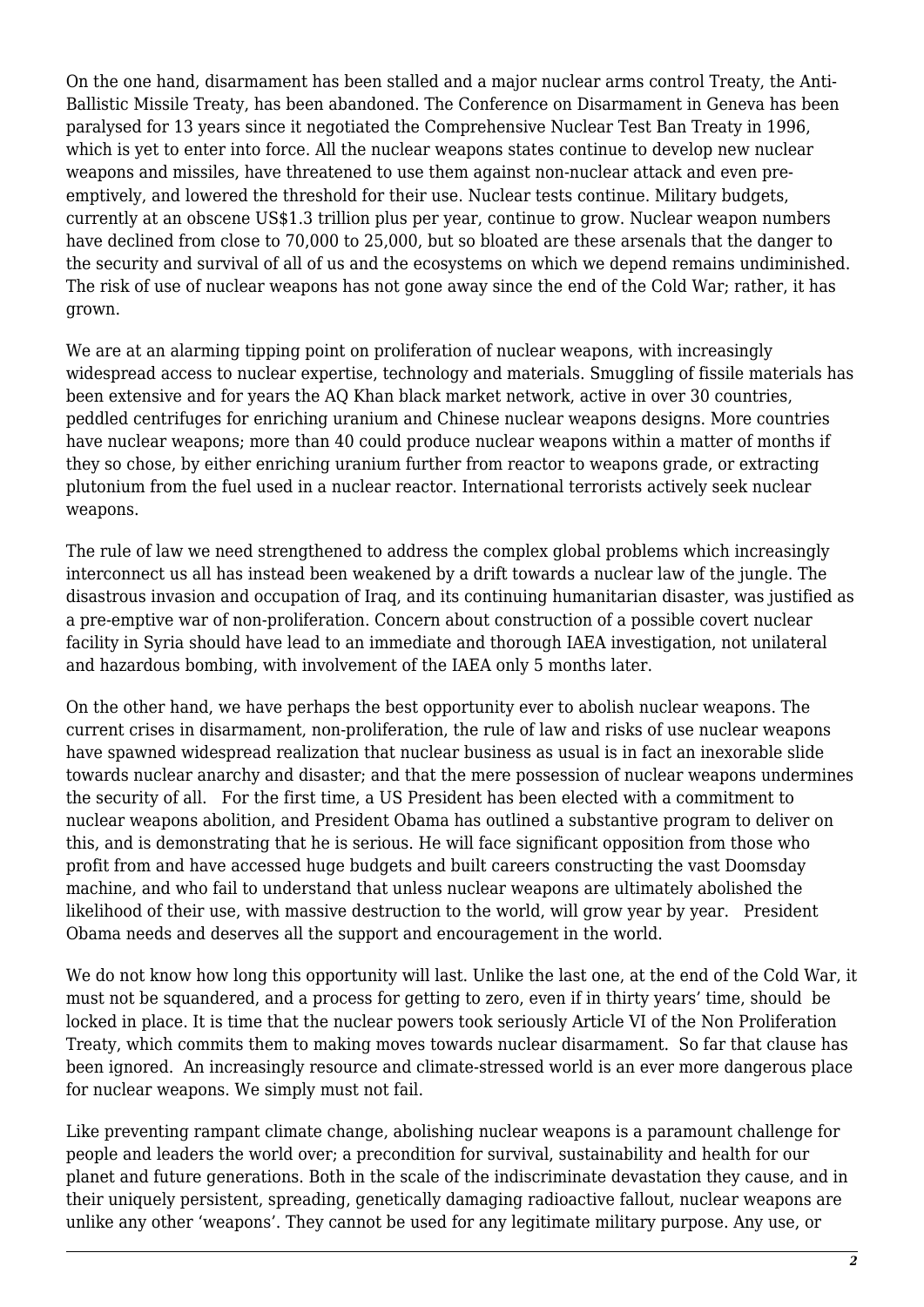threat of use, should be a violation of international humanitarian law. The notion that nuclear weapons can ensure anyone's security is fundamentally flawed. Nuclear weapons most threaten those who possess them, or claim protection from them, because they become the preferred targets for others' nuclear weapons. Accepting that nuclear weapons can have a legitimate place, even if solely for 'deterrence', means being willing to accept the incineration of tens of millions of fellow humans and radioactive devastation of large areas, and is fundamentally immoral. Nuclear weapons cannot be divided into those for use and those for deterrence. Deterrence is predicated on having the demonstrated capacity and will to unleash nuclear weapons, and runs on fallible systems on high-alert which have already almost failed us more than 5 times.

As noted by the Weapons of Mass Destruction Commission headed by Dr Hans Blix, "So long as any state has nuclear weapons, others will want them. So long as any such weapons remain, there is a risk that they will one day be used, by design or accident. And any such use would be catastrophic." Weapons capable of inflicting such catastrophic destruction have no place in human affairs. The only sustainable approach is one universal standard – zero nuclear weapons – for all.

Recent scientific evidence from the same state-of-the-art climate models which underpin our understanding of global warming puts the case for urgent nuclear weapons abolition beyond dispute. Even a limited regional nuclear war involving targeting cities with 100 Hiroshima-sized bombs – just 0.03% of the explosive power of the world's current nuclear arsenal - would not only kill tens of millions quickly from blast, fires and radiation, but would cause unexpectedly severe climatic consequences persisting for a decade or more. Millions of tons of black, sooty smoke would be lofted high into the stratosphere, beyond rain and weather. Cooling and darkening, with killing frosts and shortened growing seasons, rainfall decline, monsoon failure, and substantial increases in ultraviolet radiation, would combine to slash global food production over successive years. Globally, one billion people could starve. More would succumb from the disease epidemics and social and economic mayhem which would inevitably follow. Global trade, transport and inputs to agriculture would be disrupted, those with food would hoard it, and further violent conflict would be likely.

Even though 96% of the world's nuclear weapons are held by Russia and the US, such a war is within the capacity of China, France, the UK, Israel or India and Pakistan. Preventing any use of nuclear weapons and establishing a process with no capacity for withdrawal that will get us to zero are imperative for the security of every inhabitant of our planet. It might be worth noting that today we should be more worried about Pakistan than Afghanistan. The possibility that Pakistan's nuclear arsenal could fall into the hands of the Taliban is real and of enormous concern to those determining policies in south Asia.

The most effective, expeditious and practical way to achieve and sustain the abolition of nuclear weapons is to negotiate a comprehensive, irreversible, binding, verifiable treaty - a Nuclear Weapons Convention – bringing together all the necessary aspects of nuclear disarmament and nonproliferation into one phased package which provides a roadmap to zero. Such a treaty approach has been the basis for all successes to date in eliminating whole classes of weapons, from dum dum bullets to chemical and biological weapons, landmines and, most recently, cluster munitions. And nuclear weapons are far more destructive than any of those.

Negotiations should begin without delay, progress in good faith and without interruption until a successful conclusion is reached. It will be a long and complex process, and the sooner it can begin the better. I agree with UN Secretary-General Ban Ki Moon that the model nuclear weapons convention developed by an international collaboration of lawyers, physicians and scientists is "a good point of departure" for achieving total nuclear disarmament.

Incremental steps can support a comprehensive treaty approach. They can achieve important ends,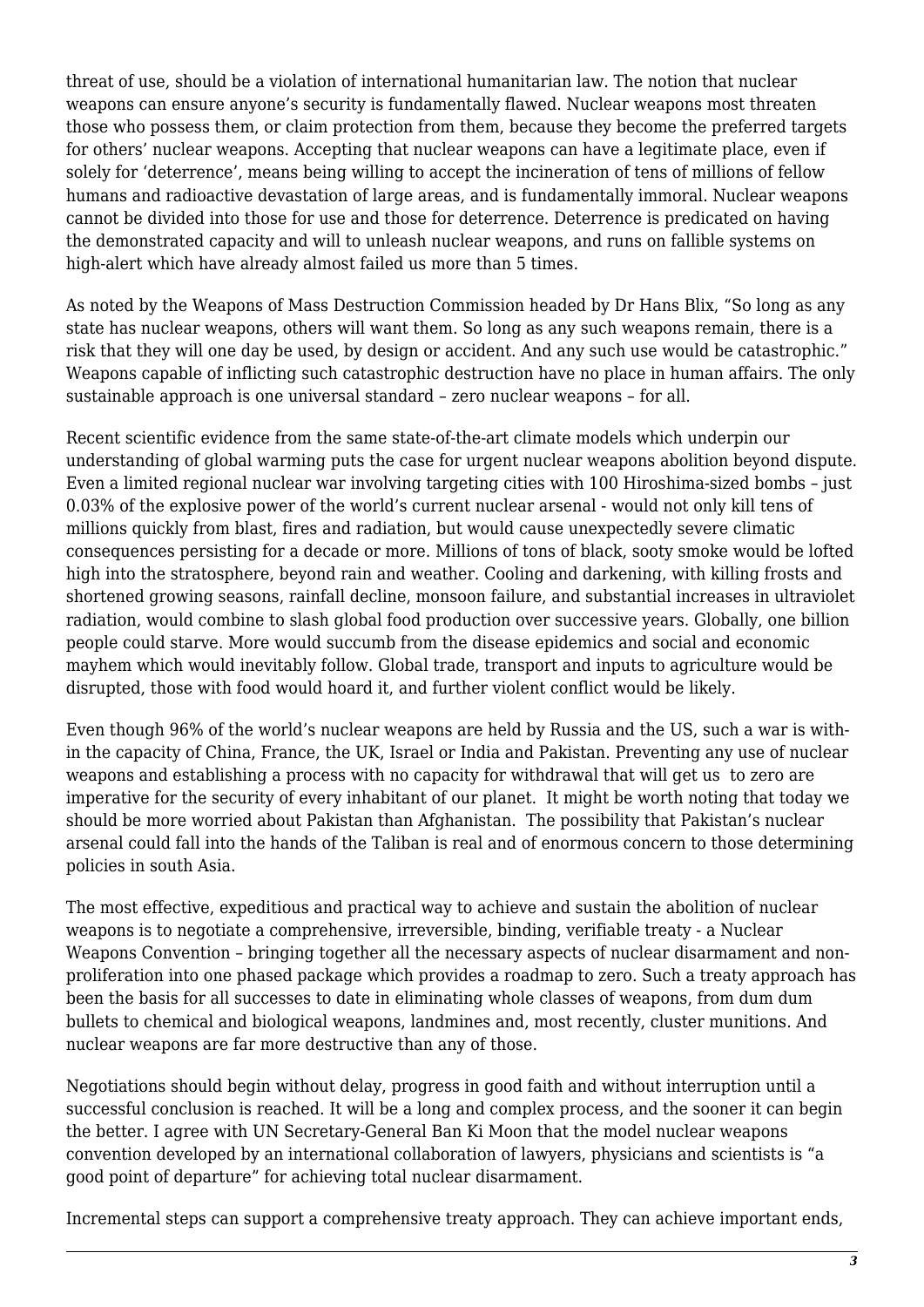demonstrate good faith, generate political momentum, fit into and support a unified framework towards a world free of nuclear weapons. Important disarmament and non-proliferation next steps have been repeatedly identified and are widely agreed; they remain valid but unfulfilled over the many years that disarmament has been stalled.

The 13 practical steps agreed at the nuclear Non-Proliferation Treaty Review conference in 2000 should be upheld and implemented. They include all nuclear weapons states committing to the total elimination of their nuclear arsenals; entry into force of the Comprehensive Test Ban Treaty; negotiations on a treaty to end production of fissile material; taking weapons off extremely hazardous high alert 'launch on warning' status; and negotiating deep weapons reductions.

But at the same time a comprehensive roadmap is needed – a vision of what the final jigsaw puzzle looks like, and a path to get there. Not only to fit the pieces together and fill the gaps, but to make unequivocal that abolition is the goal. This is the only approach that can generate the needed willingness to compromise and avoid paralysing conditionalities and trade-offs. Without the intellectual, moral and political weight of abolition as the credible and clear goal of the nuclear weapon states, and real movement on disarmament, the NPT is at risk of unravelling after next year's 5-yearly Review Conference of the Treaty, and a cascade of actual and incipient nuclear weapons proliferation could be expected to follow.

Thankfully, a very much more positive atmosphere prevailed at this year's NPT Preparatory Committee meeting, which concluded in New York last week. The US indicated it wanted to again be engaged seriously with the rest of the world through UN processes, honour past commitments, and get to work. For the first time, a Review Conference agenda was agreed. While final consensus recommendations could not be agreed, the first draft included commencing negotiations on a convention or framework of agreements to achieve global nuclear disarmament, and to engage the 'elephants outside the room' – Israel, India, Pakistan and North Korea.

Achieving a world free of nuclear weapons will require not only existing arsenals to be progressively taken off alert, dismantled and destroyed, but will require stopping production of the fissile materials from which nuclear weapons can be built - separated plutonium and highly-enriched uranium, and existing stocks to be eliminated or placed under secure international control. All facilities which enrich uranium should be placed under strict international control. The nuclear industry will need dramatic change in order to become compatible with achieving and sustaining a world free of nuclear weapons.

All countries should prepare for a world free of nuclear weapons by 'walking the talk'. My own country should reduce the role of nuclear weapons in our security policies, as we call on nuclear weapon states to do. Ensuring that we are part of the solution and not the problem also means that the international safeguards on which we depend to ensure that our uranium does not now or in the future contribute to proliferation, need substantial strengthening and universal application. Preventing proliferation, and not commercial or other interests, should always be paramount in relation to nuclear trade.

Australia's reliance on the 'extended nuclear deterrence' provided by the USA should be reviewed so that Australian facilities and personnel could not contribute to possible use of nuclear weapons, and we anticipate and promote by our actions a world freed from nuclear weapons, as New Zealand has done. Erstwhile reliance on 'extended nuclear deterrence' by countries without their own nuclear weapons, like NATO members, Australia and Japan – must not be allowed to persist and become an obstacle to nuclear disarmament.

Achieving a nuclear-weapons free world will also be aided by reversing the staggering and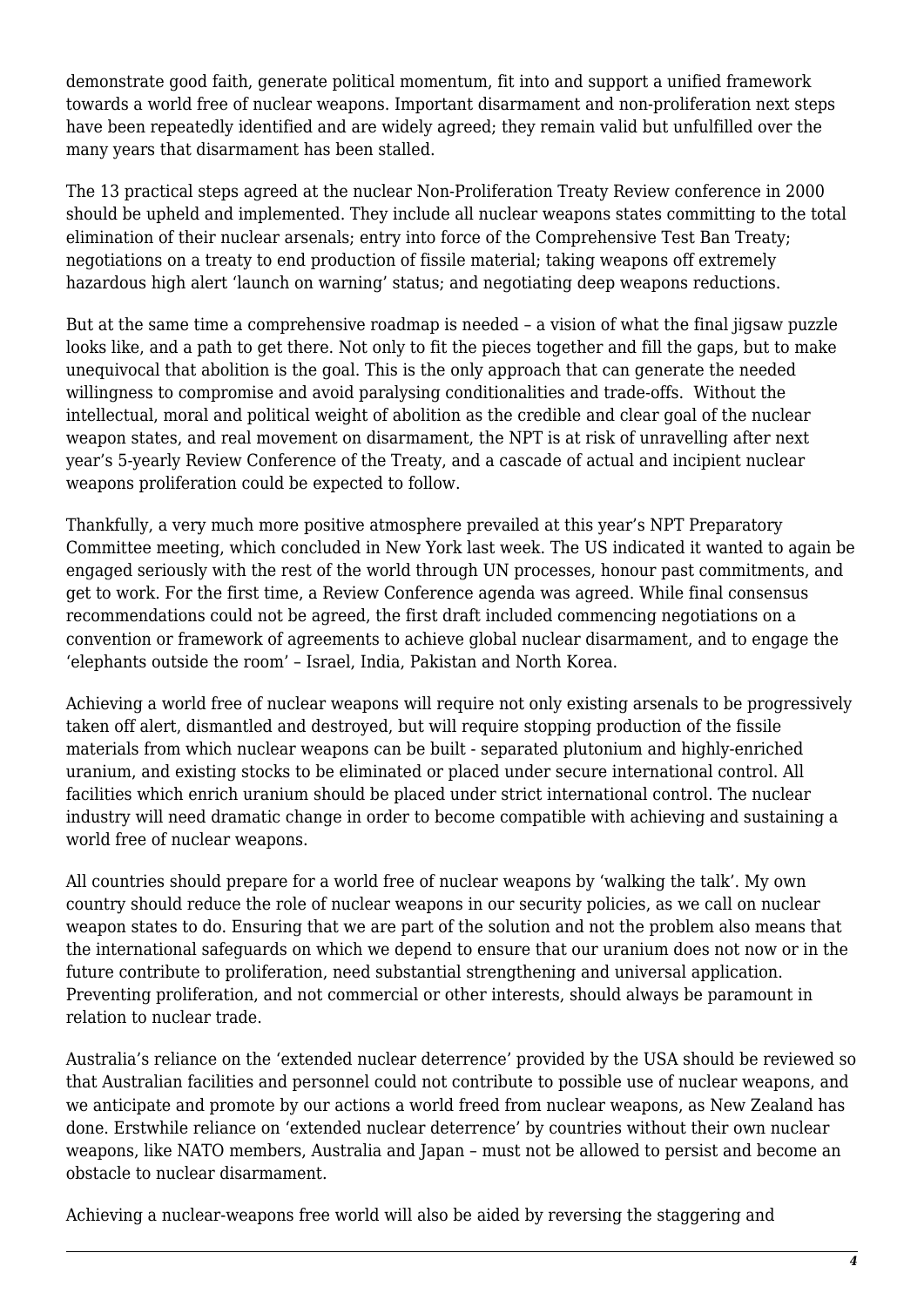unconscionable hemorrhage of material and human resources towards destructive purposes. In 2007 the world's governments spent US\$1339 billion on their militaries, a real increase of 45% in a decade. This year, US military spending – US\$711 billion – exceeds the amount spent by the rest of the world combined. Best estimates indicate that 7% of current global military spending – roughly equivalent to what the US alone spends on nuclear weapons each year – invested annually for a decade, could allow the fulfillment of the Millennium Development Goals by 2015. This would enable 500 million fewer people to live in extreme poverty, 300 million to no longer be hungry, prevent 30 million under-5 deaths and 2 million deaths of mothers in childbirth. Building real human security – reducing extreme poverty, making major reductions in preventable disease and premature death, the massive investments urgently needed to address climate change and build a sustainable energy future – will not be possible without redirecting military resources to meet human needs and restore the environment. This kind of action and less economic and social deprivation, would lead to more stable societies, less room for conflict and, arguably, less need for nuclear weapons.

Abolishing nuclear weapons will also benefit from and makes more urgent reform and modernisation of the UN Security Council. Monopoly of permanent membership and veto power by a select group of nuclear armed states is not a tenable long-term basis for guardianship of the convention or treaties to abolish nuclear weapons.

New Zealand has been a pioneering leader in recognising that nuclear weapons threaten rather than enhance security and in dissociating itself from them and from contributing to their possible use – I commend your leadership and example, which is especially significant given the very strong popular and political support among all major parties. New Zealand has also played a leading role in promoting international disarmament efforts, such as through the New Agenda Coalition.

However, I would encourage New Zealand to continue to drive the disarmament agenda forward and not 'rest on your laurels'. Your government could demonstrate further leadership by supporting the approach advocated by the UN Secretary-General, embracing and championing the comprehensive approach to nuclear non-proliferation and disarmament embodied in a nuclear weapons convention, and work with other like-minded states and civil society towards commencement of negotiations on such a convention. A realistic goal would be for such negotiations to get underway with a target date no later than the 2015 NPT Review Conference. Australia and New Zealand should cooperate more closely, including with neighbouring Pacific island and Southeast Asian countries, to this end.

Another area Australia and New Zealand could usefully work together on is strengthening the South Pacific Nuclear Weapons Free Zone. It is more than 20 years since the Rarotonga Treaty entered into force, and an ongoing process among the member states to review and strengthen the treaty could be developed. Measures for consideration to strengthen the treaty include extending the zone to cover all weapons of mass and indiscriminate destruction, including chemical and biological weapons; strengthening mechanisms to monitor and verify compliance with the Treaty; establishing a secretariat to support and strengthen the treaty, such as exists in Latin America; addressing environmental monitoring and clean-up of former nuclear test sites and other areas radioactively contaminated by nuclear weapons development. Australia and New Zealand could convene a conference of signatory states to review the treaty, and lead cooperation among the existing nuclear weapons free zones in the Southern Hemisphere, with the aim of establishing a Southern Hemisphere nuclear weapons free zone.

As President Obama noted last month in Prague, small countries can play a pivotal role in world events. I would like in closing to honour an important contribution which highlights that this applies to New Zealand and New Zealanders. It was magistrate Harold Evans who first proposed that the International Court of Justice be asked to rule on the legal status of nuclear weapons. It was his persistence and that of other New Zealanders that spawned the World Court Project, which through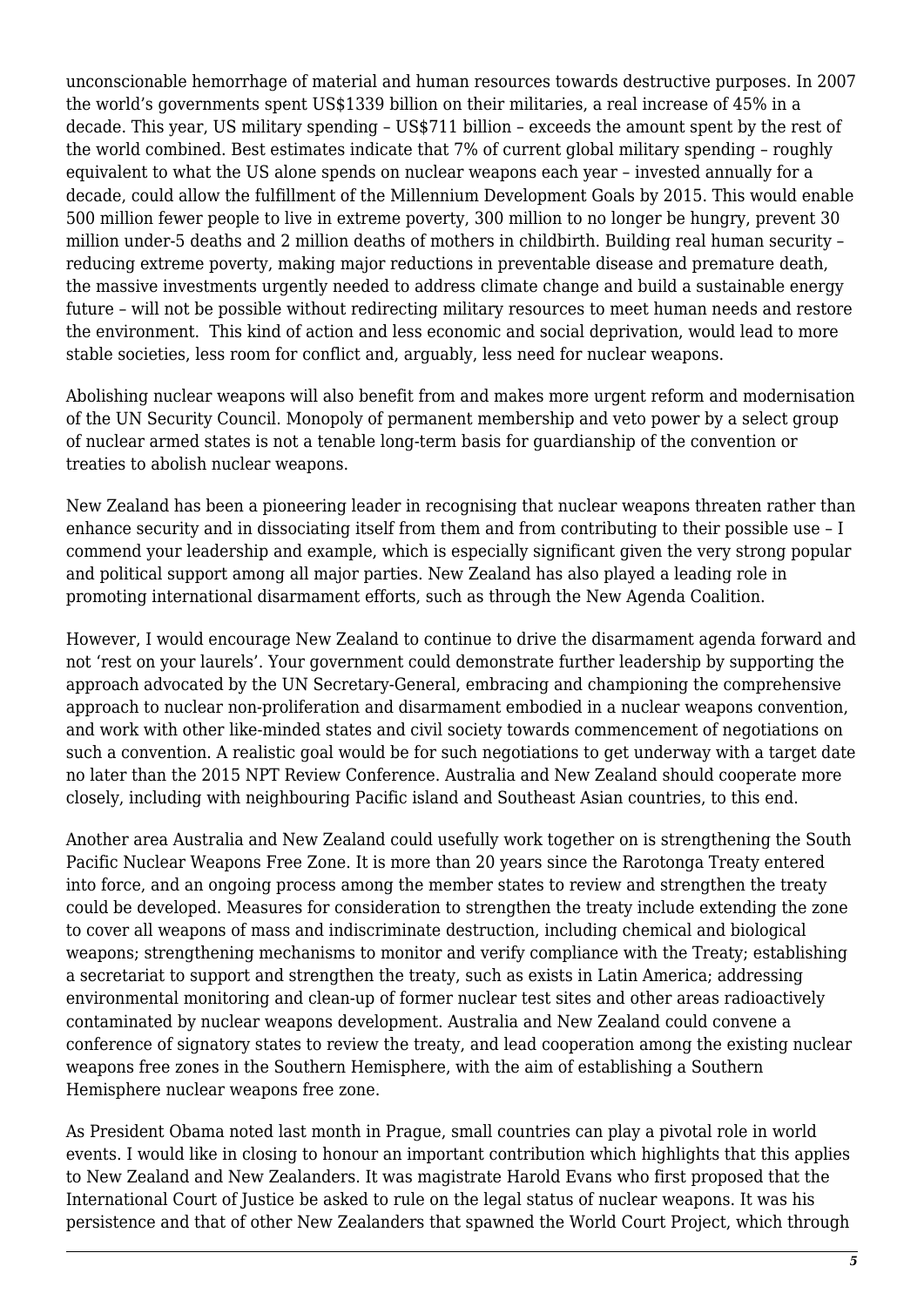the World Health Assembly and the United National General Assembly resulted in the largest case ever conducted by the Court, culminating in its landmark 1996 Advisory Opinion. The judges held that any use of nuclear weapons would be contrary to international humanitarian law, and that: "There exists an obligation to pursue in good faith and bring to a conclusion negotiations leading to nuclear disarmament in all its aspects under strict and effective international control." All of us have a vital stake and role in helping to create a world free of nuclear weapons. Again in the words of President Obama: "We can", and this achievement will help us enormously to address the many other serious challenges we face in building real human and planetary security and sustainability.

#### **Acknowledgment**

Originally presented as a speech to the New Zealand [National Consultative Committee on](http://www.converge.org.nz/pma/nccd09.htm) [Disarmament Conference](http://www.converge.org.nz/pma/nccd09.htm), Legislative Council Chamber and Grand Hall Parliament, Wellington, New Zealand, Sunday 24 May 2009. Reproduced by kind permission of the Right Honorable Malcolm Fraser.

### **About the author**

The Right Honorable [Malcolm Fraser,](http://en.wikipedia.org/wiki/Malcolm_Fraser) AC CH, was the Prime Minister of Australia and the Leader of the Liberal Party of Australia from 1975 to 1983. Prior to being elected Prime Minister, he served as the Minister for the Army from 1966 to 1968, the Minister for Education and Science from 1968 to 1969 and again in 1972, and the Minister for Defence from 1969 to 1971. He served as the member for Wannon (Victoria) for the Liberal Party of Australia from 1955 to 1983.

In recognition of his work, he was made a British Privy Councillor in 1976, a Commonwealth Companion of Honour in 1977 and a Companion of the Order of Australia in 1988. In 2000 he was awarded the Human Rights Medal. He received the Grand Cordon of the Order of the Rising Sun from the Emperor of Japan in 2006.

On the 8 April 2009, together with Gustav Nossal, Barry Jones, Peter Gration, John Sanderson and Tilman Ruff, he published "[It's time to get serious about ridding the world of nuclear weapons](http://www.brisbanetimes.com.au/opinion/its-time-to-get-serious-about-ridding-the-world-of-nuclear-weapons-20090407-9zhw.html?page=-1)", in The Age newspaper.

#### **Nautilus invites your response**

The Austral Peace and Security Network invites your responses to this essay. Please send responses to the editor, Arabella Imhoff: [austral@rmit.edu.au](mailto:austral@rmit.edu.au). Responses will be considered for redistribution to the network only if they include the author's name, affiliation, and explicit consent.

The views expressed in this article are those of the author and do not necessarily reflect the official policy or position of the Nautilus Institute. Readers should note that Nautilus seeks a diversity of views and opinions on contentious topics in order to identify common ground.

Produced by the [Nautilus Institute at RMIT,](http://nautilus.org/nautilus-institute-in-australia.html) Austral Peace and Security Network (APSNet). You might like to [subscribe t](https://nautilus.org/mailman/listinfo/apsnet)o the free APSNet twice weekly newsletter.